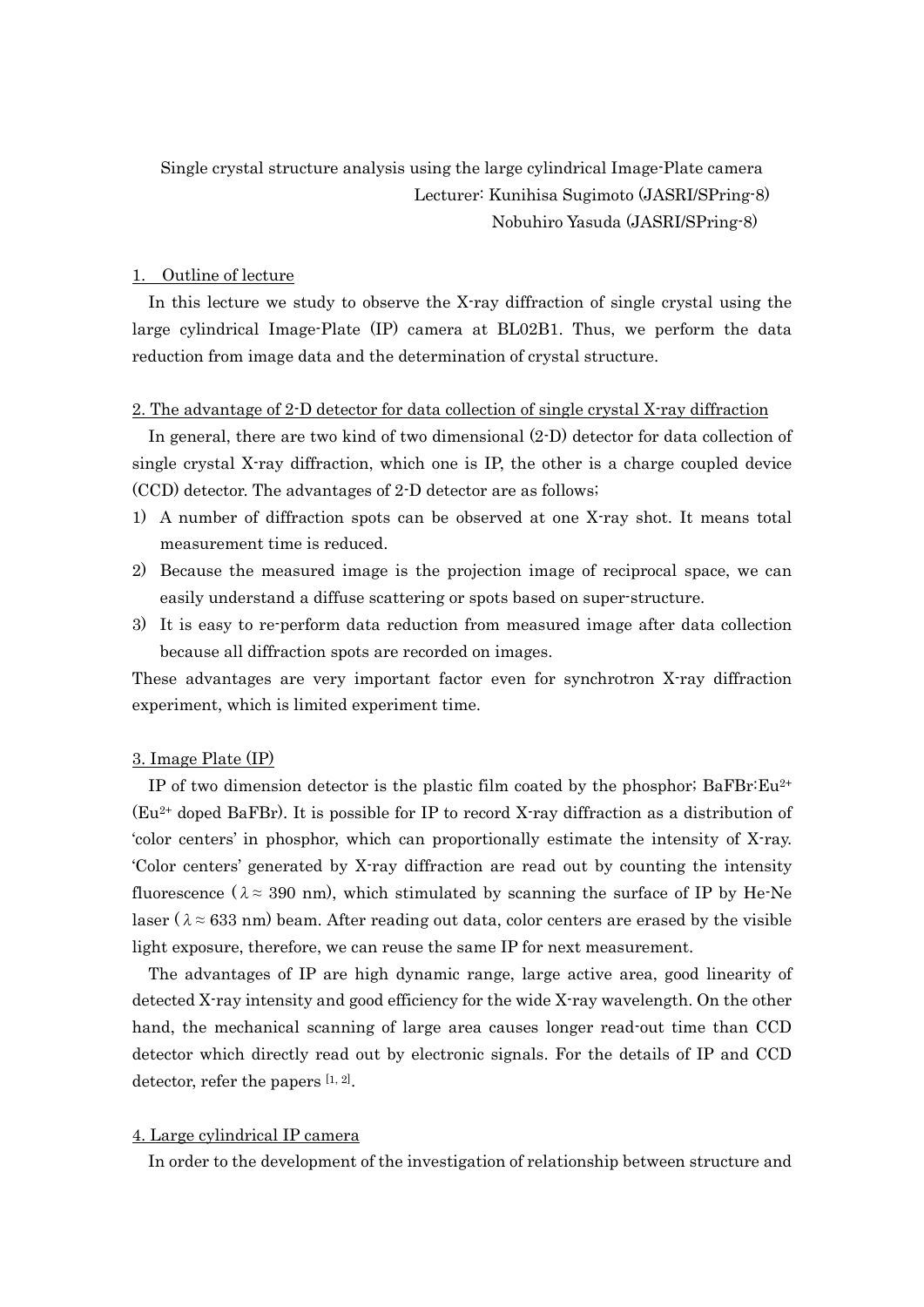function, the large cylindrical image-plate camera was installed in BL02B1 beamline since 2007 (Figure 1) [3]. The features of this camera are as follows,

1) Large size image plate detector (350 x 683 mm)

- 2) Two types of goniometers (single axis goniometer and three axes  $1/4\chi$  goniometer)
- 3) Helium flow type low temperature measurement system (20~400 K)

The details of this camera are tabled in Table 1.



| anie |  |
|------|--|
|      |  |
|      |  |

Specifications of large cylindrical IP camera

| Size of IP              | 350 mm x 683 mm                 |
|-------------------------|---------------------------------|
| Pixel size              | $100 \mu m \times 100 \mu m$    |
| Camera radius           | 191.3 mm                        |
| Resolution on $2\theta$ | $0.030^{\circ}/pixel$           |
| $2\theta$ coverage      | $-60^{\circ} \sim +145^{\circ}$ |

Figure 1 Large cylindrical IP camera

For the structure and electron density analysis, we must collect the X-ray intensity data set with high accuracy. The advantages described in section 3 satisfy the requirements for the structure and electron density analysis. The large camera radius (191.3 mm) realized to collect the high resolution data using high energy X-ray beam and to install the equipments for the external field response experiment.

There are two goniometers on the large cylindrical IP camera (Figure 1). The 1/4  $\chi$ -axis goniometer can rotate the crystal to collect the complete data set with high angle 2θ. On the other hand, the single-axis goniometer can be installed the large and/or heavy equipment to adapt for the various experiment conditions such as the low- and high- temperature cryostat, the humidity controller chamber, the gas absorption control system and so on.

The data collection and reduction software are prepared for the external user, which have almost same interface as that of conventional instrument. Basically, it is easy to understand to perform the data collection and reduction with the large cylindrical IP camera.

5. Observation of a reciprocal lattice map and three-dimensional structure determination of organic compound

In this lecture, we will carry out the sequential procedure of single crystal structure analysis with a single crystal of organic compound. The contents are observation of reciprocal lattice map, extraction of the diffraction intensity data from IP images and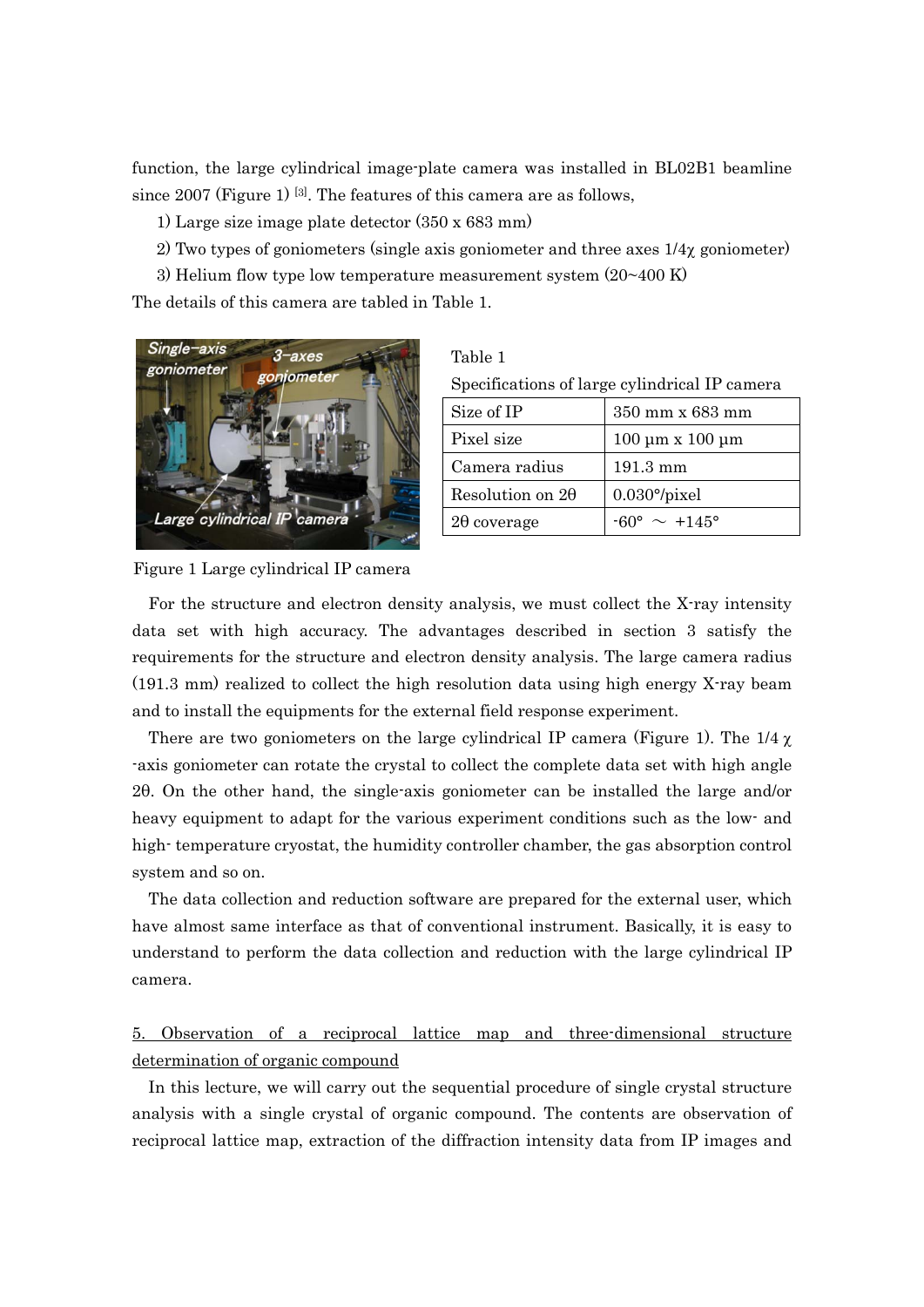determination of three-dimensional structure. In this lecture, the experiment procedure is as follows,

- 1) Brief introduction of the large cylindrical IP camera.
- 2) Hold the single crystal on the top of the glass capillary by a glue.
- 3) Mount the goniometer head to the large cylindrical IP camera.
- 4) For centering of the crystal, adjust the crystal position to the center of goniometer with screw driver so that the crystal stays on the rotation center of goniometer, which the crystal remains in X-ray beam during measurement.
- 5) Set the collimator and beam stop to the IP camera. The light and TV monitor should be turned off. The light guide should move not to make a shade of X-ray diffractions.
- 6) Close the experimental hutch (Exit sequence) and open down-stream shutter (DSS) to induce the synchrotron radiation into experimental hutch.
- 7) Input the measurement conditions (ω,  $\Delta\omega$ ,  $\varphi$ ,  $\chi$  and exposure time) to the measurement software. For evaluation of the crystal, a few diffraction images  $(\omega=0, 45, 90^{\circ})$  are measured to index to the diffraction spots.
- 8) Check the shape of diffraction spots.
- 9) For indexing, in order to know the orientation of measurement crystal, indexes of diffraction spot (*hkl*) are assigned with the data reduction software. If you success the indexing, the three types of boxes (green, yellow and red boxes) are covered on the diffraction spots. 'Right-click' on the box indicates the *hkl* index of that diffraction spot. If you find a series of *hkl* index (*h00*, *0k0* or *00l*), you can understand a rule between the index and diffraction spot.
- 10) If you success the indexing correctly, you get a primary lattice parameter and lattice volume. You can approximately estimate the number of molecule in unit cell (Z) with the equation,  $Z=V(20\times N)$ , where V is lattice volume N is the number of the non-hydrogen atom in molecule.
- 11) Input the measurement conditions ( $\omega$ ,  $\Delta \omega$ ,  $\varphi$ ,  $\chi$  and exposure time) to collect the whole diffraction spots in the measurement software.
- 12) During the measurement, the detail of the compound and measurement are explained.
- 13) For integration, diffraction intensities are extracted with the data reduction software after measurement. The resolution is set to 0.7Å.
- 14) For merge data, intensities of diffraction spot extracted from each diffraction image are merged. The data reduction software provides the crystal information file and the intensity file (*texray.inf* and  $f2p$ *lus.dat*).
- 15) With two files and structure determination software (shelxs-97 [4] ), the crystal structure is solved. The atom position and thermal parameters are refined with